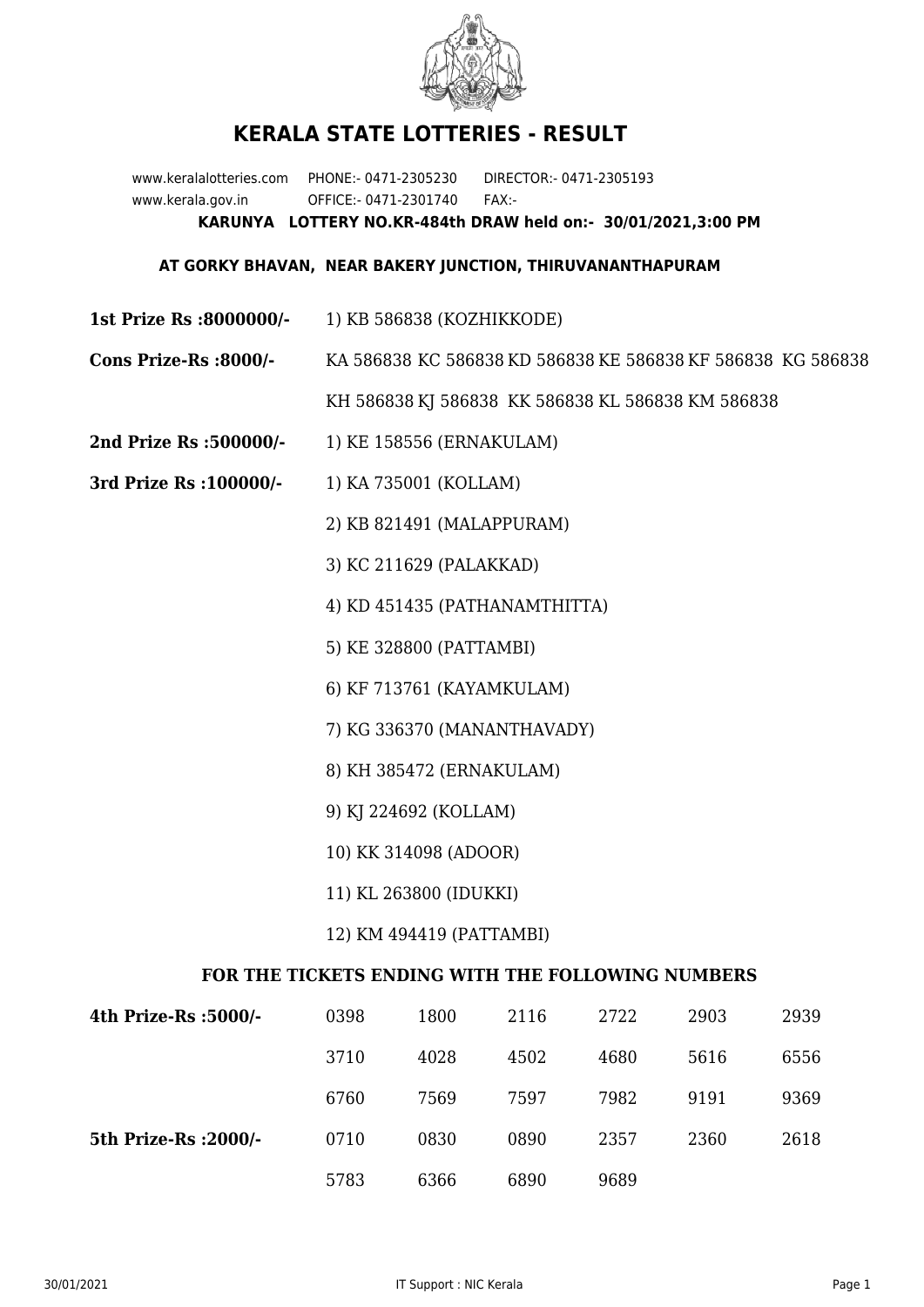| 6th Prize-Rs : 1000/- | 0449 | 1025 | 1911 | 1974 | 2246 | 4554 |
|-----------------------|------|------|------|------|------|------|
|                       | 5735 | 5757 | 5777 | 6600 | 7528 | 8165 |
|                       | 8705 | 8934 |      |      |      |      |
| 7th Prize-Rs : 500/-  | 0190 | 0242 | 0386 | 0538 | 0637 | 0746 |
|                       | 0854 | 0904 | 1191 | 1399 | 1437 | 1575 |
|                       | 1730 | 1795 | 1977 | 2022 | 2070 | 2256 |
|                       | 2547 | 2721 | 2935 | 3155 | 3498 | 3557 |
|                       | 3559 | 3708 | 3807 | 4247 | 4268 | 4456 |
|                       | 4842 | 4900 | 4976 | 5287 | 5300 | 5656 |
|                       | 5659 | 5810 | 5853 | 5914 | 6048 | 6067 |
|                       | 6163 | 6225 | 6378 | 6681 | 6729 | 6965 |
|                       | 7002 | 7021 | 7266 | 7322 | 7445 | 7504 |
|                       | 7577 | 7742 | 7756 | 8056 | 8097 | 8560 |
|                       | 8671 | 8894 | 8897 | 9030 | 9229 | 9370 |
|                       | 9474 | 9708 | 9713 | 9875 | 9947 | 9955 |
| 8th Prize-Rs : 100/-  | 0366 | 0434 | 0446 | 0493 | 0506 | 0550 |
|                       | 0552 | 0698 | 0753 | 0954 | 1012 | 1090 |
|                       | 1148 | 1325 | 1400 | 1605 | 1700 | 1839 |
|                       | 1903 | 1937 | 2084 | 2230 | 2251 | 2254 |
|                       | 2263 | 2309 | 2464 | 2546 | 2645 | 2685 |
|                       | 2718 | 2739 | 2764 | 2821 | 2932 | 2958 |
|                       | 3004 | 3046 | 3171 | 3288 | 3309 | 3373 |
|                       | 3439 | 3666 | 3899 | 4014 | 4293 | 4338 |
|                       | 4394 | 4478 | 4483 | 4549 | 4708 | 4910 |
|                       | 4941 | 5029 | 5071 | 5378 | 5432 | 5448 |
|                       | 5520 | 5522 | 5771 | 5868 | 5910 | 6009 |
|                       | 6051 | 6181 | 6194 | 6232 | 6320 | 6418 |
|                       | 6424 | 6462 | 6465 | 6509 | 6611 | 6695 |
|                       | 6750 | 6757 | 6828 | 6859 | 6910 | 6913 |